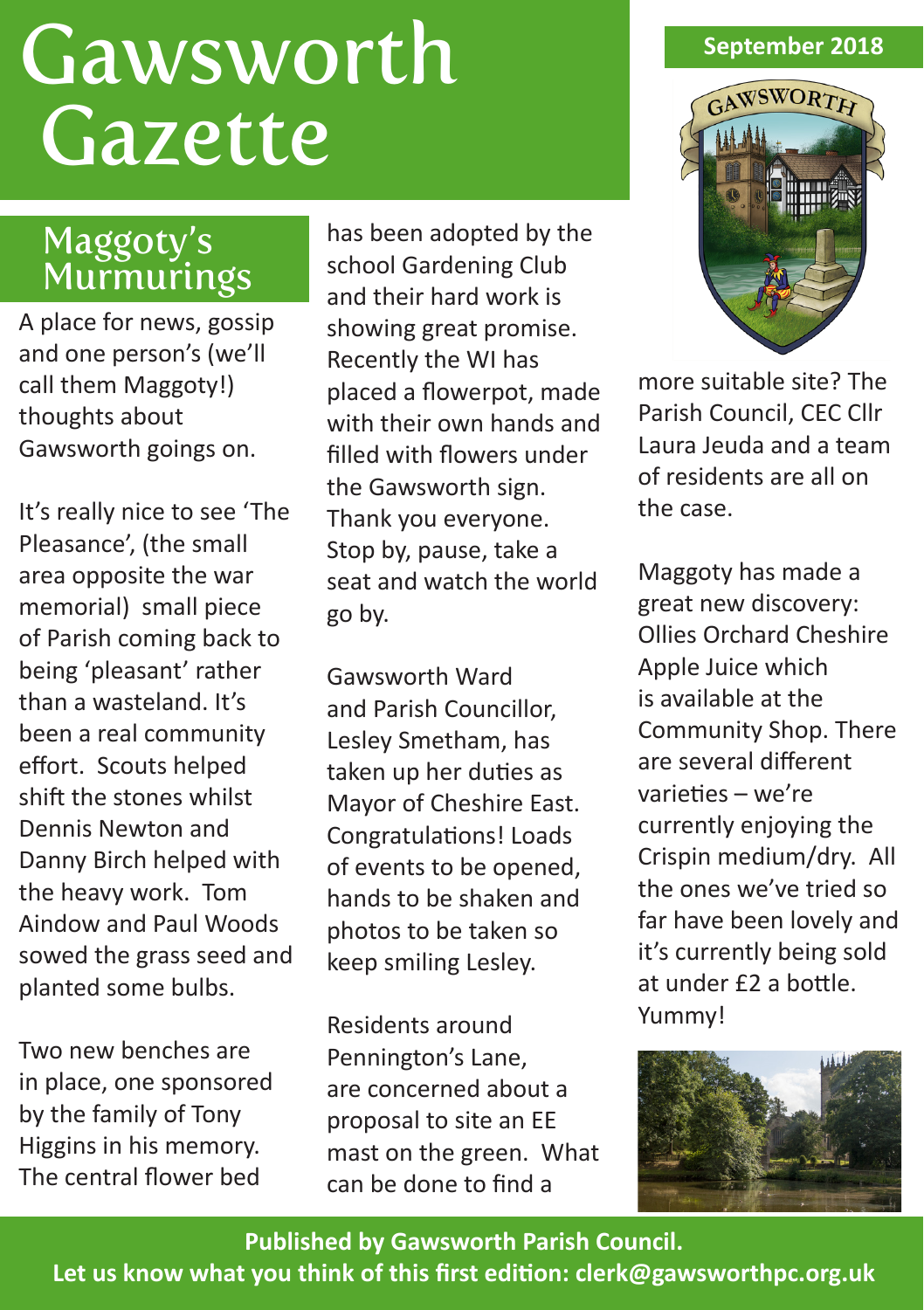## Community **Diary**

## **September**

**2nd 4pm** - Sunday Tea *Enjoy a good meal with friendly company.* Methodst Hall

**4th 7:30pm** - WI *The Story of Nursery Rhymes.* Village Hall

**5th 2pm** - Pastimes *An unusual visit to Brazil* Methodst Hall

**11th 7:30pm** Parish Council Meeting Village Hall

**18th 7:30pm**  Parish Get Together *Open community meeting* Village Hall

**19th 3pm-7pm** Drop in with Harlequin *On the property ED of EE Mast at Pennington's Lane* Methodist Hall

**20th 10am** - Lunch Club *Two course lunch, £3.50. 01625 433239 to book.* Methodst Hall

**29th 7pm** GASS Quiz Night *£8 for a team of four* Village Hall

**23rd 4:30pm** Harvest Praise *Local young people sharing their experiences, talents and accomplishments.* Scout Hall

**Submit your events for inclusion in the diary to Jane Robertson:**

01625 267 342

# Looking Forward

**November 17th**  Gawsworth Photo Exhibition and Social

**December 8th-16th** Christmas Tree Festival

**December 19th** Festive Fun



## Regular Groups

*SH = Scout Hall VH = Village Hall MH = Methodist Hall CH = Church Hall*

#### **Monday**

Beavers 5:30pm SH Cubs 6:45pm SH (2nd) Church Study Group 2pm CH

#### **Tuesday**

Girls Brigade 6pm MH Karate Club 6:30pm SH (3rd) Ramblers: 9:30am CH

**Thursday** Coffee Morning 10am MH Scouts 7:00pm SH Bridge Club 7:15pm CH

## **Sunday** See the Parish and Village News magazine for details of church

## *Parish and Village News*

services.

*Did you know there is a monthly Church and Community News magazine?*

*It's just £8 per year to subscribe (or £15 for it to be posted to you).*

*Contact Jane Robertson on 01625 267 342 for more information.*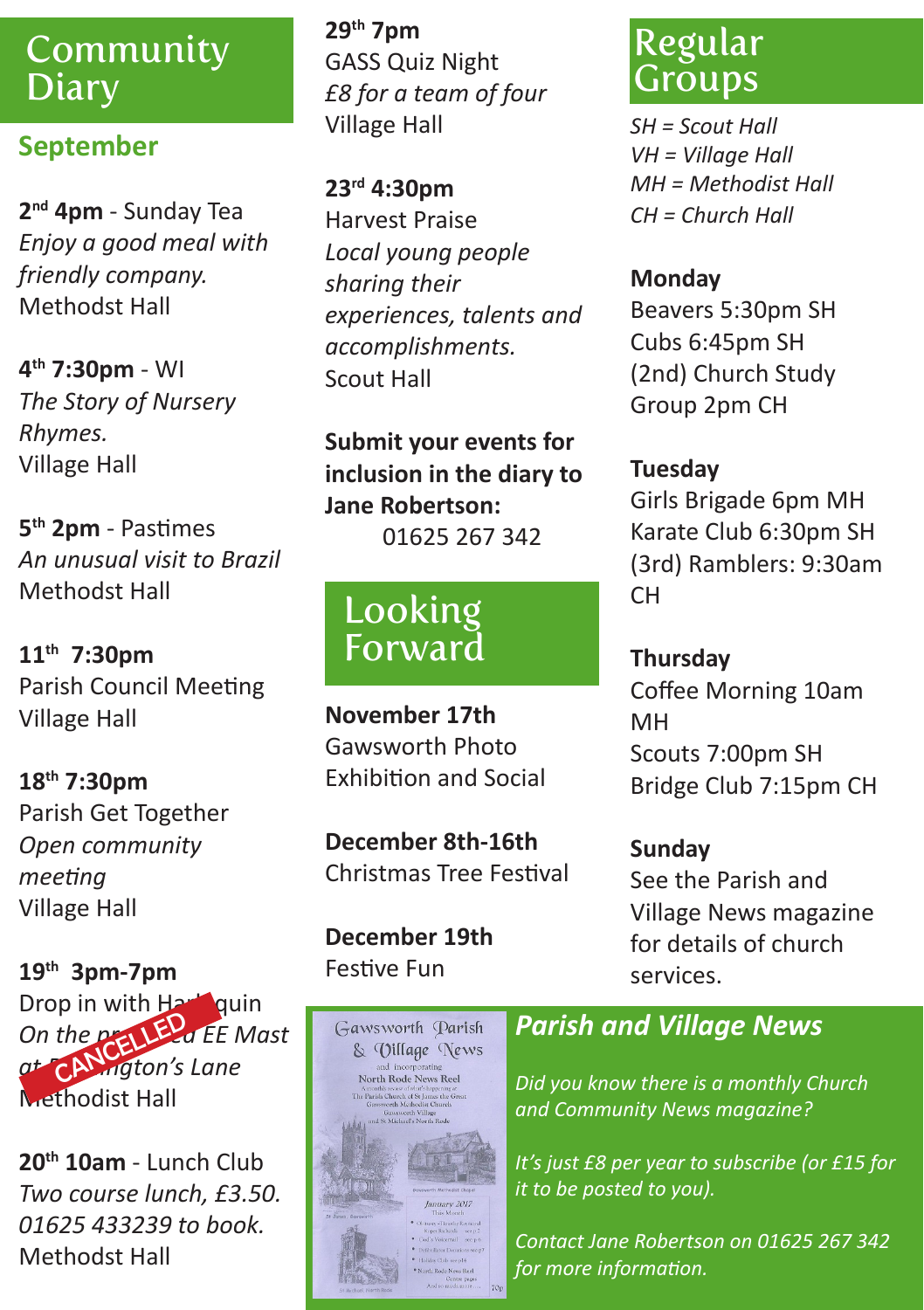## Parish Council News

Following on from the works to improve the Pleasance, we are looking at installing a parish map, showing walking routes and local information. We are currently getting quotes and will be discussing this again in our September meeting.

Cllrs Lisa Tyrrell and Alison Simpson have been leading on developing a plan for Gawsworth Park; this was discussed at our last meeting and we are now pulling together an action plan which will see our aging play equipment replaced and new facilities added to the park over the coming years.

We are the process of agreeing a new parish maintenance contract; we spotted that there was more that needed to be done so are extending it to include work such as maintaining the shrubs on Pennington's Lane, clearing the ginnels and

works in Nancy's Wood.

Councillors are inviting you to meet the Parish Council and discuss Gawsworth matters at our Community Get Together.

This will be an opportunity to air your thoughts to the Parish Council in an informal setting – and enjoy some refreshments and chat about what matters to you about Gawsworth.

You can find our meeting dates and agendas/ minutes on the parish council website: www.gawsworthpc.org.uk

## Get Snapping

Now is a great time to take a few photos of 'Gawsworth Life' – Gawsworth's photo competition.

Everyone can have a go – snap on your smartphone or dust off your posh camera. Up to 3 entries per person are allowed. Trophies on show in the Community Shop and you should be able to pick up a flyer there as well.

Details are also available on the GASS Facebook page.



*New Community Website*

*Work is starting on a brand new community website www.gawsworthlife.co.uk. The website will be a onestop-shop for community news and information.*

*If you would like to contribute information on a group/ club please email clerk@gawsworthpc.org.uk.*